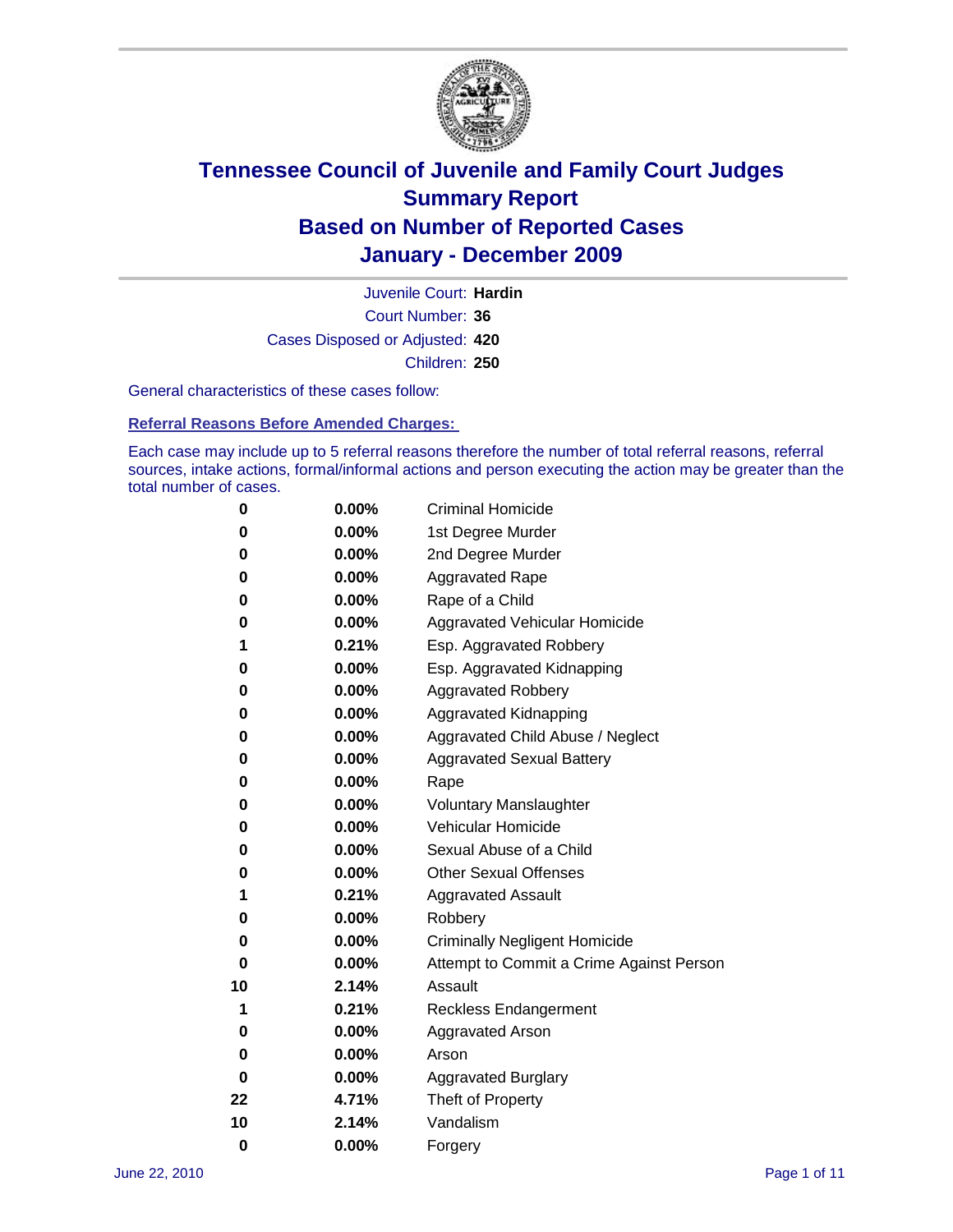

Court Number: **36** Juvenile Court: **Hardin** Cases Disposed or Adjusted: **420** Children: **250**

#### **Referral Reasons Before Amended Charges:**

Each case may include up to 5 referral reasons therefore the number of total referral reasons, referral sources, intake actions, formal/informal actions and person executing the action may be greater than the total number of cases.

| 0              | 0.00% | <b>Worthless Checks</b>                                     |
|----------------|-------|-------------------------------------------------------------|
| 0              | 0.00% | Illegal Possession / Fraudulent Use of Credit / Debit Cards |
| 3              | 0.64% | <b>Burglary</b>                                             |
| 0              | 0.00% | Unauthorized Use of a Vehicle                               |
| 2              | 0.43% | <b>Cruelty to Animals</b>                                   |
| 0              | 0.00% | Sale of Controlled Substances                               |
| 11             | 2.36% | <b>Other Drug Offenses</b>                                  |
| 3              | 0.64% | Possession of Controlled Substances                         |
| 0              | 0.00% | <b>Criminal Attempt</b>                                     |
| 1              | 0.21% | Carrying Weapons on School Property                         |
| 0              | 0.00% | Unlawful Carrying / Possession of a Weapon                  |
| 0              | 0.00% | <b>Evading Arrest</b>                                       |
| 0              | 0.00% | Escape                                                      |
| 2              | 0.43% | Driving Under Influence (DUI)                               |
| 15             | 3.21% | Possession / Consumption of Alcohol                         |
| 0              | 0.00% | Resisting Stop, Frisk, Halt, Arrest or Search               |
| 0              | 0.00% | <b>Aggravated Criminal Trespass</b>                         |
| 2              | 0.43% | Harassment                                                  |
| 0              | 0.00% | Failure to Appear                                           |
| 0              | 0.00% | Filing a False Police Report                                |
| 0              | 0.00% | Criminal Impersonation                                      |
| 41             | 8.78% | <b>Disorderly Conduct</b>                                   |
| 0              | 0.00% | <b>Criminal Trespass</b>                                    |
| 5              | 1.07% | Public Intoxication                                         |
| 0              | 0.00% | Gambling                                                    |
| 1              | 0.21% | Traffic                                                     |
| 0              | 0.00% | <b>Local Ordinances</b>                                     |
| $\overline{7}$ | 1.50% | Violation of Wildlife Regulations                           |
| 10             | 2.14% | Contempt of Court                                           |
| 2              | 0.43% | Violation of Probation                                      |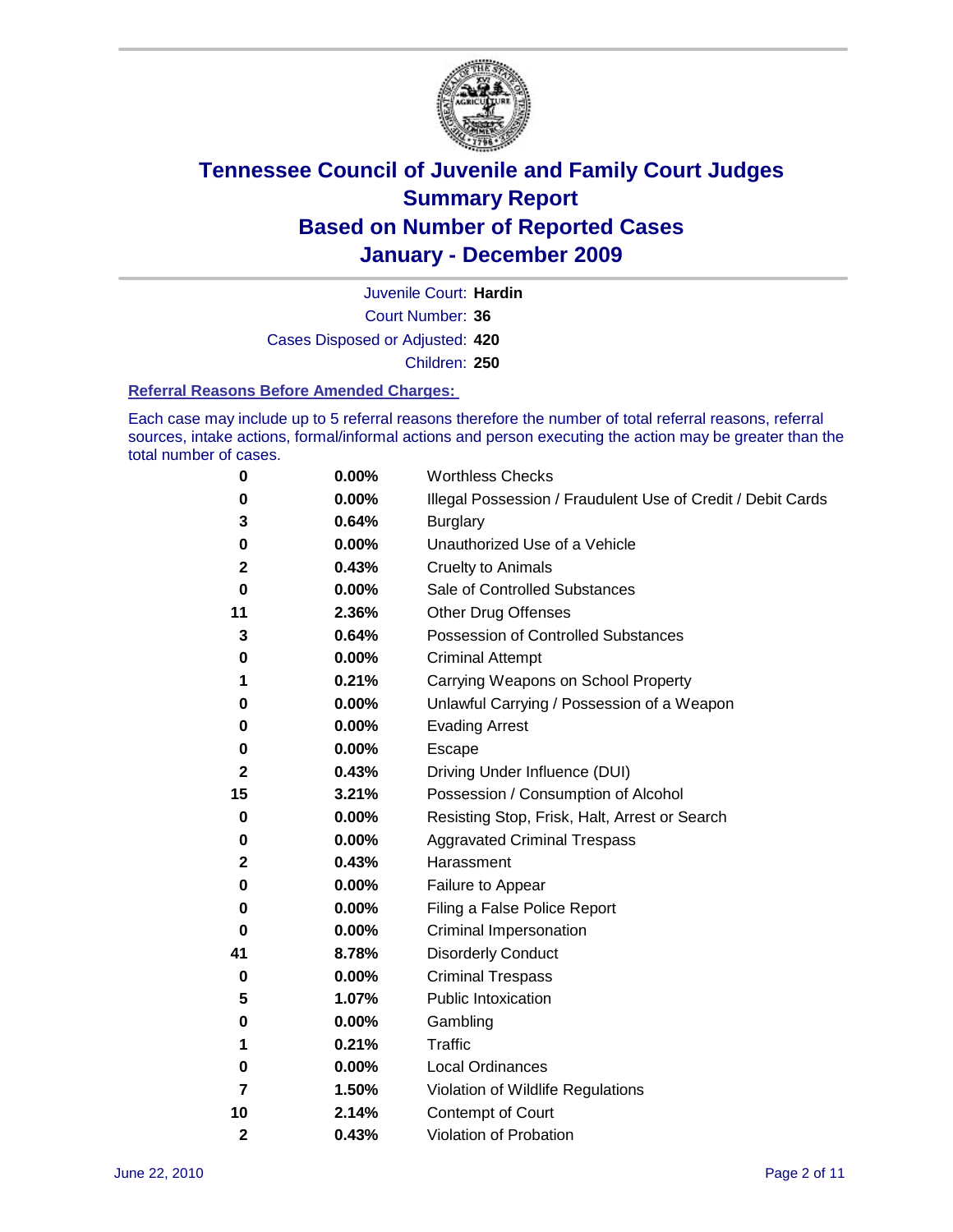

Court Number: **36** Juvenile Court: **Hardin** Cases Disposed or Adjusted: **420** Children: **250**

#### **Referral Reasons Before Amended Charges:**

Each case may include up to 5 referral reasons therefore the number of total referral reasons, referral sources, intake actions, formal/informal actions and person executing the action may be greater than the total number of cases.

| 467      | 100.00%  | <b>Total Referrals</b>                 |
|----------|----------|----------------------------------------|
| 16       | 3.43%    | Other                                  |
| 0        | 0.00%    | <b>Consent to Marry</b>                |
| 0        | 0.00%    | <b>Request for Medical Treatment</b>   |
| 0        | 0.00%    | <b>Child Support</b>                   |
| 0        | 0.00%    | Paternity / Legitimation               |
| 0        | 0.00%    | Visitation                             |
| 0        | 0.00%    | Custody                                |
| 0        | 0.00%    | <b>Foster Care Review</b>              |
| 2        | 0.43%    | <b>Administrative Review</b>           |
| 170      | 36.40%   | <b>Judicial Review</b>                 |
| 0        | 0.00%    | Violation of Informal Adjustment       |
| 0        | 0.00%    | <b>Violation of Pretrial Diversion</b> |
| 0        | 0.00%    | Termination of Parental Rights         |
| 0        | 0.00%    | Dependency / Neglect                   |
| 0        | 0.00%    | <b>Physically Abused Child</b>         |
| 0        | 0.00%    | <b>Sexually Abused Child</b>           |
| 8        | 1.71%    | Violation of Curfew                    |
| $\bf{0}$ | $0.00\%$ | Violation of a Valid Court Order       |
| 52       | 11.13%   | Possession of Tobacco Products         |
| 1        | 0.21%    | Out-of-State Runaway                   |
| 8        | 1.71%    | In-State Runaway                       |
| 49       | 10.49%   | Truancy                                |
| 11       | 2.36%    | <b>Unruly Behavior</b>                 |
| $\bf{0}$ | 0.00%    | Violation of Aftercare                 |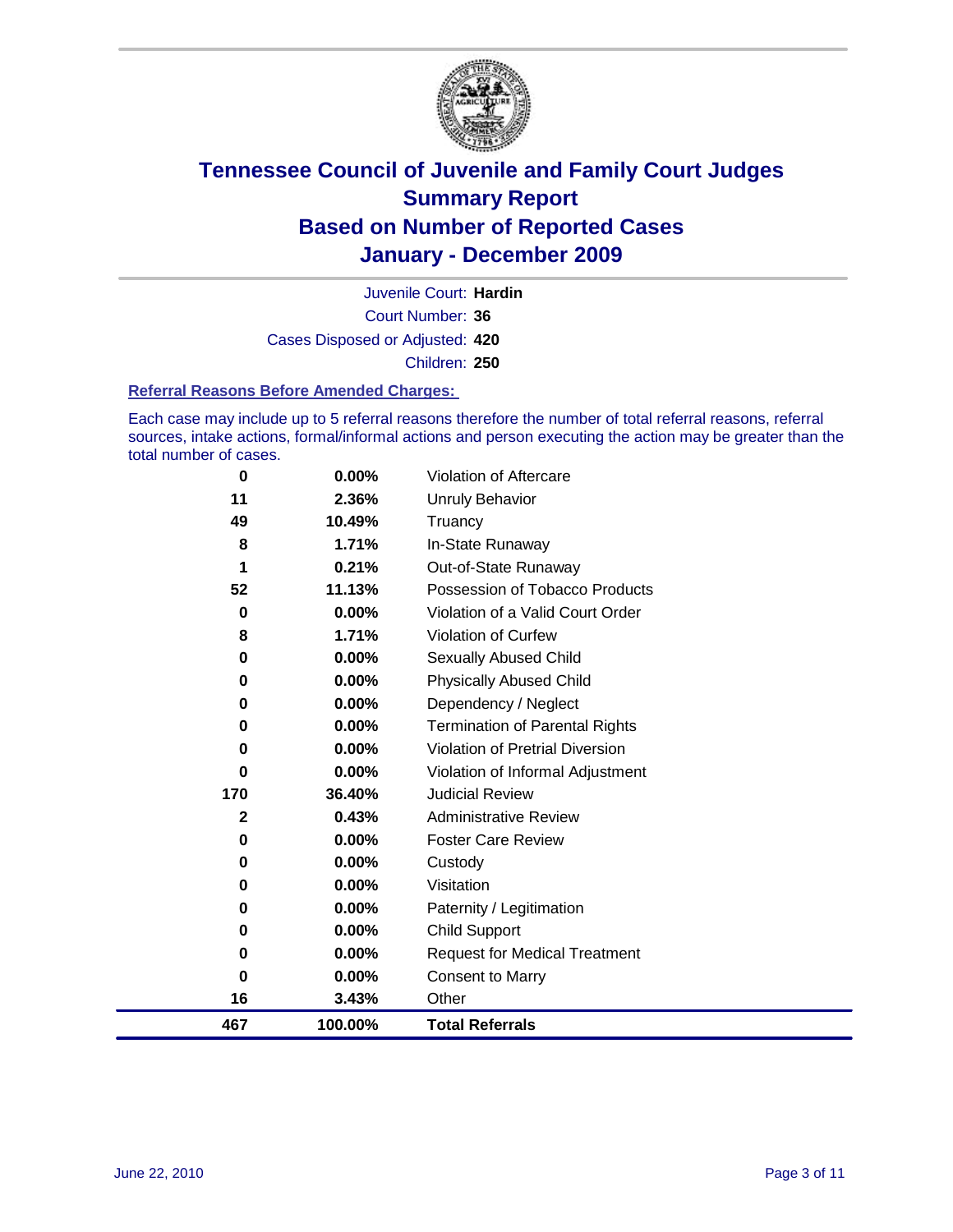

| Juvenile Court: Hardin             |                                 |                                   |  |  |  |
|------------------------------------|---------------------------------|-----------------------------------|--|--|--|
| Court Number: 36                   |                                 |                                   |  |  |  |
|                                    | Cases Disposed or Adjusted: 420 |                                   |  |  |  |
|                                    |                                 | Children: 250                     |  |  |  |
| <b>Referral Sources: 1</b>         |                                 |                                   |  |  |  |
| 123                                | 26.34%                          | <b>Law Enforcement</b>            |  |  |  |
| 15                                 | 3.21%                           | Parents                           |  |  |  |
| 4                                  | 0.86%                           | <b>Relatives</b>                  |  |  |  |
| $\bf{0}$                           | $0.00\%$                        | Self                              |  |  |  |
| 132                                | 28.27%                          | School                            |  |  |  |
| 0                                  | 0.00%                           | <b>CSA</b>                        |  |  |  |
| $\mathbf{2}$                       | 0.43%                           | <b>DCS</b>                        |  |  |  |
| $\mathbf 0$                        | 0.00%                           | <b>Other State Department</b>     |  |  |  |
| 0                                  | 0.00%                           | <b>District Attorney's Office</b> |  |  |  |
| 45                                 | 9.64%                           | <b>Court Staff</b>                |  |  |  |
| 0                                  | 0.00%                           | Social Agency                     |  |  |  |
| 3                                  | 0.64%                           | <b>Other Court</b>                |  |  |  |
| 4                                  | 0.86%                           | Victim                            |  |  |  |
| 0                                  | 0.00%                           | Child & Parent                    |  |  |  |
| 0                                  | 0.00%                           | Hospital                          |  |  |  |
| $\bf{0}$                           | 0.00%                           | Unknown                           |  |  |  |
| 139                                | 29.76%                          | Other                             |  |  |  |
| 467                                | 100.00%                         | <b>Total Referral Sources</b>     |  |  |  |
| <b>Age of Child at Referral: 2</b> |                                 |                                   |  |  |  |

| 0<br>0 | $0.00\%$<br>0.00% | Ages 19 and Over<br>Unknown |                                    |
|--------|-------------------|-----------------------------|------------------------------------|
|        |                   |                             |                                    |
|        |                   |                             |                                    |
|        |                   |                             |                                    |
| 104    | 41.60%            | Ages 15 through 16          |                                    |
| 49     | 19.60%            | Ages 13 through 14          |                                    |
| 9      | 3.60%             | Ages 11 through 12          |                                    |
| 7      | 2.80%             | Ages 10 and Under           |                                    |
|        |                   |                             | 81<br>32.40%<br>Ages 17 through 18 |

<sup>1</sup> If different than number of Referral Reasons (467), verify accuracy of your court's data.

One child could be counted in multiple categories, verify accuracy of your court's data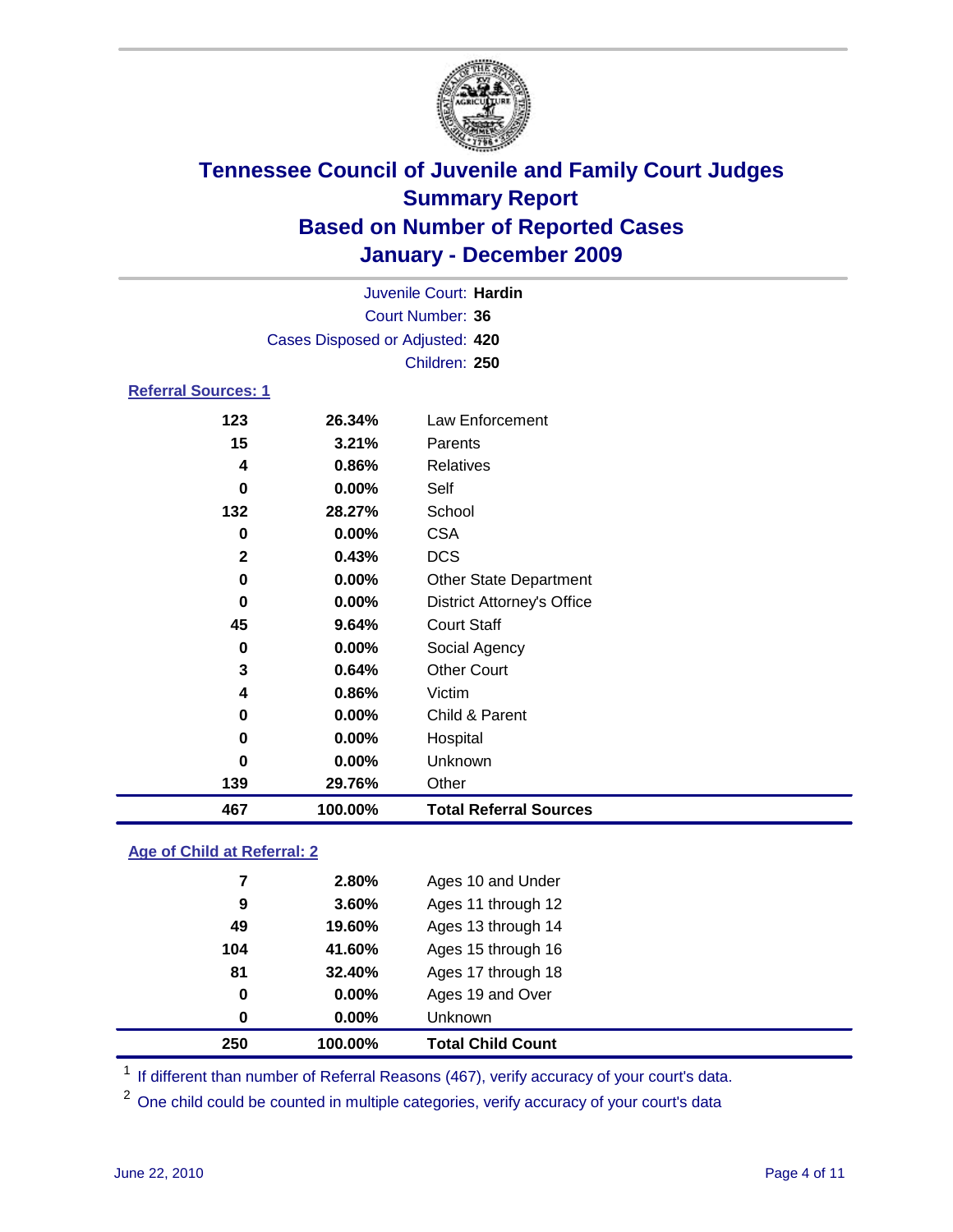

| Juvenile Court: Hardin                  |                                 |                          |  |  |
|-----------------------------------------|---------------------------------|--------------------------|--|--|
| Court Number: 36                        |                                 |                          |  |  |
|                                         | Cases Disposed or Adjusted: 420 |                          |  |  |
|                                         |                                 | Children: 250            |  |  |
| Sex of Child: 1                         |                                 |                          |  |  |
| 174                                     | 69.60%                          | Male                     |  |  |
| 76                                      | 30.40%                          | Female                   |  |  |
| $\mathbf 0$                             | 0.00%                           | Unknown                  |  |  |
| 250                                     | 100.00%                         | <b>Total Child Count</b> |  |  |
| Race of Child: 1                        |                                 |                          |  |  |
| 239                                     | 95.60%                          | White                    |  |  |
| 8                                       | 3.20%                           | African American         |  |  |
| 0                                       | 0.00%                           | Native American          |  |  |
| 0                                       | 0.00%                           | Asian                    |  |  |
| 0                                       | 0.00%                           | Mixed                    |  |  |
| 3                                       | 1.20%                           | Unknown                  |  |  |
| 250                                     | 100.00%                         | <b>Total Child Count</b> |  |  |
| <b>Hispanic Origin: 1</b>               |                                 |                          |  |  |
| 4                                       | 1.60%                           | Yes                      |  |  |
| 239                                     | 95.60%                          | No                       |  |  |
| $\overline{7}$                          | 2.80%                           | Unknown                  |  |  |
| 250                                     | 100.00%                         | <b>Total Child Count</b> |  |  |
| <b>School Enrollment of Children: 1</b> |                                 |                          |  |  |
| 244                                     | 97.60%                          | Yes                      |  |  |
| 4                                       | 1.60%                           | No                       |  |  |
| $\overline{\mathbf{2}}$                 | 0.80%                           | Unknown                  |  |  |
| 250                                     | 100.00%                         | <b>Total Child Count</b> |  |  |

One child could be counted in multiple categories, verify accuracy of your court's data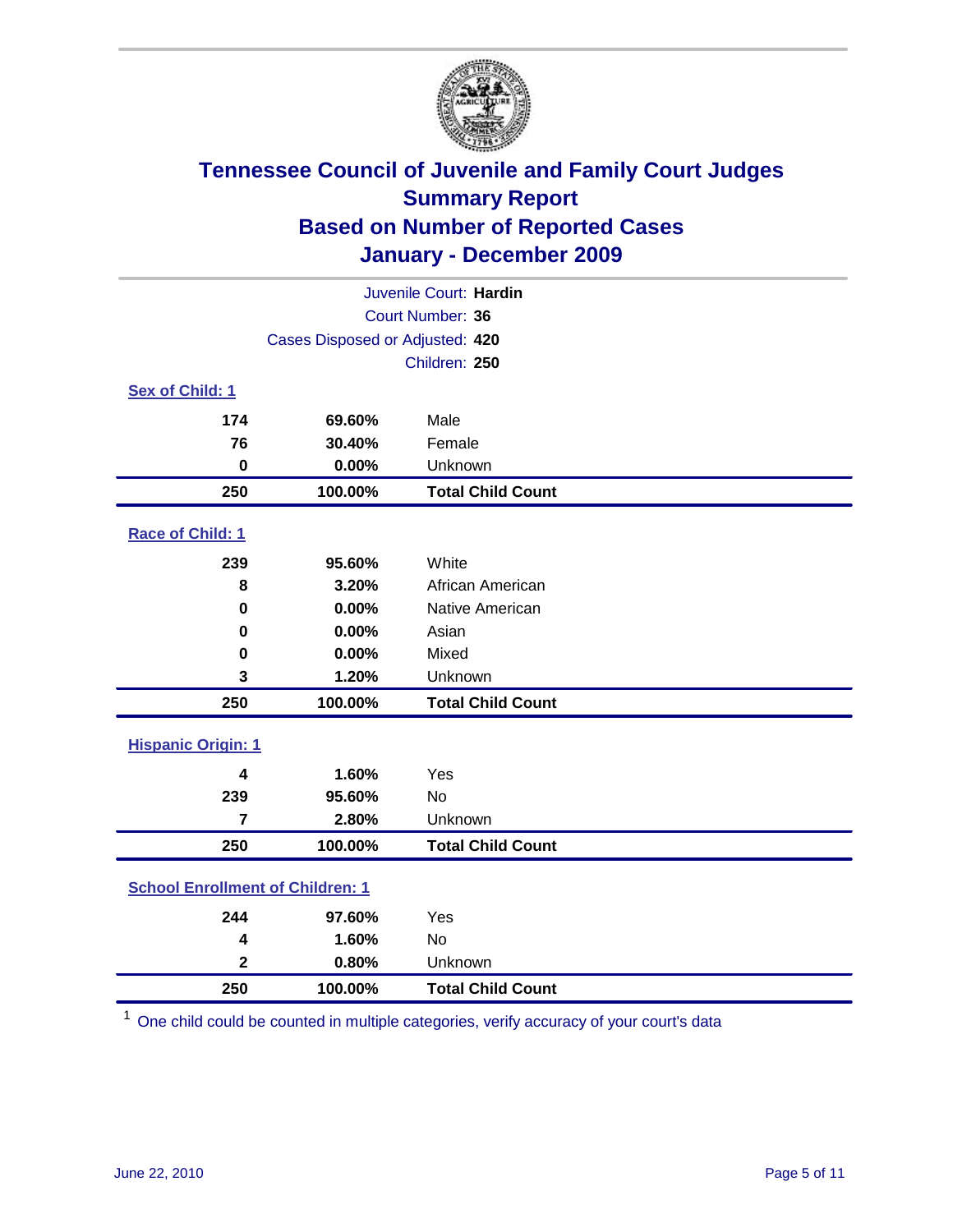

Court Number: **36** Juvenile Court: **Hardin** Cases Disposed or Adjusted: **420** Children: **250**

### **Living Arrangement of Child at Time of Referral: 1**

| 250          | 100.00%  | <b>Total Child Count</b>     |
|--------------|----------|------------------------------|
| 4            | 1.60%    | Other                        |
| 0            | $0.00\%$ | Unknown                      |
| 0            | $0.00\%$ | Independent                  |
| 1            | 0.40%    | In an Institution            |
| 1            | 0.40%    | In a Residential Center      |
| 0            | $0.00\%$ | In a Group Home              |
| 1            | 0.40%    | With Foster Family           |
| $\mathbf{2}$ | 0.80%    | With Adoptive Parents        |
| 22           | 8.80%    | <b>With Relatives</b>        |
| 24           | $9.60\%$ | <b>With Father</b>           |
| 88           | 35.20%   | With Mother                  |
| 20           | 8.00%    | With Mother and Stepfather   |
| 11           | 4.40%    | With Father and Stepmother   |
| 76           | 30.40%   | With Both Biological Parents |
|              |          |                              |

#### **Type of Detention: 2**

| 420 | 100.00%  | <b>Total Detention Count</b> |  |
|-----|----------|------------------------------|--|
| 0   | $0.00\%$ | Other                        |  |
| 414 | 98.57%   | Does Not Apply               |  |
| 0   | $0.00\%$ | <b>Unknown</b>               |  |
| 0   | 0.00%    | <b>Psychiatric Hospital</b>  |  |
| 0   | 0.00%    | Jail - No Separation         |  |
| 0   | $0.00\%$ | Jail - Partial Separation    |  |
| 0   | $0.00\%$ | Jail - Complete Separation   |  |
| 6   | 1.43%    | Juvenile Detention Facility  |  |
| 0   | $0.00\%$ | Non-Secure Placement         |  |
|     |          |                              |  |

<sup>1</sup> One child could be counted in multiple categories, verify accuracy of your court's data

<sup>2</sup> If different than number of Cases (420) verify accuracy of your court's data.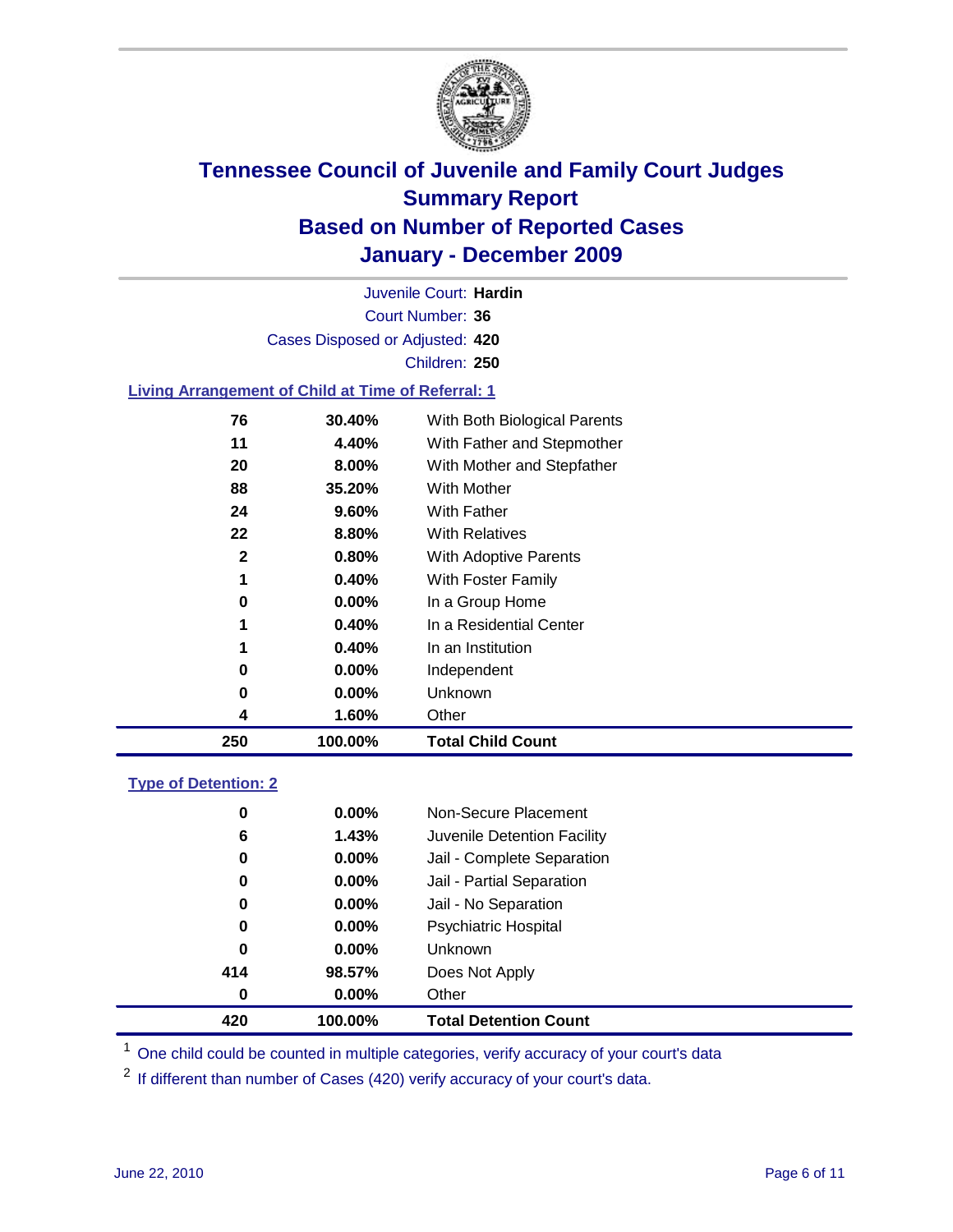

|                                                    | Juvenile Court: Hardin          |                                      |  |  |  |
|----------------------------------------------------|---------------------------------|--------------------------------------|--|--|--|
|                                                    | Court Number: 36                |                                      |  |  |  |
|                                                    | Cases Disposed or Adjusted: 420 |                                      |  |  |  |
|                                                    | Children: 250                   |                                      |  |  |  |
| <b>Placement After Secure Detention Hearing: 1</b> |                                 |                                      |  |  |  |
| 6                                                  | 1.43%                           | Returned to Prior Living Arrangement |  |  |  |
| $\bf{0}$                                           | 0.00%                           | Juvenile Detention Facility          |  |  |  |
| 0                                                  | 0.00%                           | Jail                                 |  |  |  |
| 0                                                  | $0.00\%$                        | Shelter / Group Home                 |  |  |  |
| 0                                                  | 0.00%                           | <b>Foster Family Home</b>            |  |  |  |
| 0                                                  | 0.00%                           | Psychiatric Hospital                 |  |  |  |
| 0                                                  | 0.00%                           | Unknown                              |  |  |  |
| 414                                                | 98.57%                          | Does Not Apply                       |  |  |  |
| $\mathbf 0$                                        | $0.00\%$                        | Other                                |  |  |  |
| 420                                                | 100.00%                         | <b>Total Placement Count</b>         |  |  |  |
| <b>Intake Actions: 2</b>                           |                                 |                                      |  |  |  |
| 260                                                | 55.67%                          | <b>Petition Filed</b>                |  |  |  |
| $\bf{0}$                                           | 0.00%                           | <b>Motion Filed</b>                  |  |  |  |
| 1                                                  | 0.21%                           | <b>Citation Processed</b>            |  |  |  |
|                                                    |                                 |                                      |  |  |  |
| 0                                                  | 0.00%                           | Notification of Paternity Processed  |  |  |  |
| 159                                                | 34.05%                          | Scheduling of Judicial Review        |  |  |  |
| $\bf{0}$                                           | 0.00%                           | Scheduling of Administrative Review  |  |  |  |
| 0                                                  | 0.00%                           | Scheduling of Foster Care Review     |  |  |  |
| $\bf{0}$                                           | 0.00%                           | Unknown                              |  |  |  |
| 13                                                 | 2.78%                           | Does Not Apply                       |  |  |  |
| 34                                                 | 7.28%                           | Other                                |  |  |  |
| 467                                                | 100.00%                         | <b>Total Intake Count</b>            |  |  |  |

<sup>1</sup> If different than number of Cases (420) verify accuracy of your court's data.

<sup>2</sup> If different than number of Referral Reasons (467), verify accuracy of your court's data.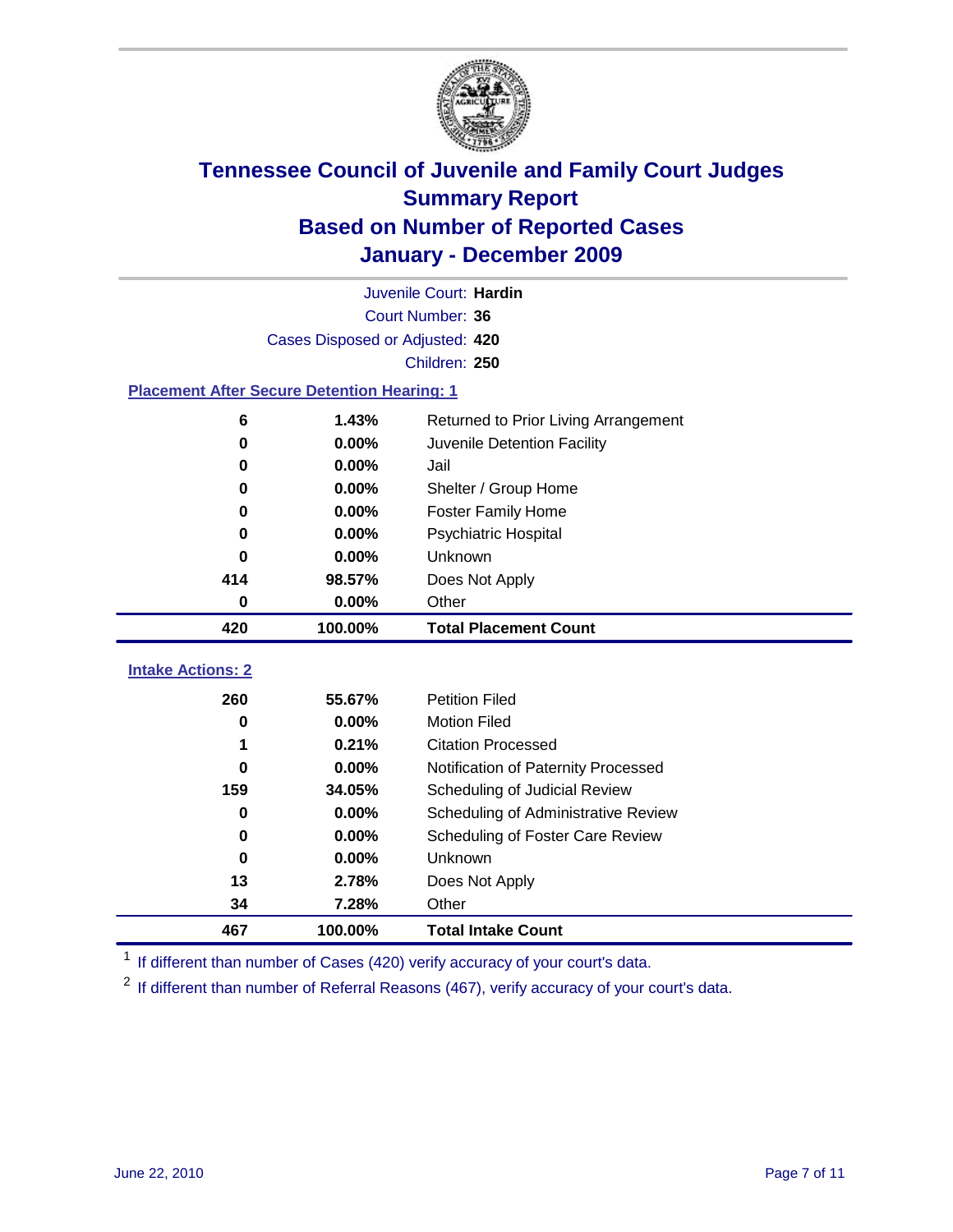

Court Number: **36** Juvenile Court: **Hardin** Cases Disposed or Adjusted: **420** Children: **250**

### **Last Grade Completed by Child: 1**

| 0   | $0.00\%$ | Too Young for School     |
|-----|----------|--------------------------|
| 0   | 0.00%    | Preschool                |
| 3   | 1.20%    | Kindergarten             |
| 0   | 0.00%    | 1st Grade                |
| 1   | 0.40%    | 2nd Grade                |
| 1   | 0.40%    | 3rd Grade                |
| 0   | 0.00%    | 4th Grade                |
| 3   | 1.20%    | 5th Grade                |
| 13  | 5.20%    | 6th Grade                |
| 22  | 8.80%    | 7th Grade                |
| 49  | 19.60%   | 8th Grade                |
| 51  | 20.40%   | 9th Grade                |
| 62  | 24.80%   | 10th Grade               |
| 28  | 11.20%   | 11th Grade               |
| 0   | 0.00%    | 12th Grade               |
| 0   | 0.00%    | Non-Graded Special Ed    |
| 1   | 0.40%    | <b>GED</b>               |
| 2   | 0.80%    | Graduated                |
| 0   | 0.00%    | Never Attended School    |
| 14  | 5.60%    | Unknown                  |
| 0   | $0.00\%$ | Other                    |
| 250 | 100.00%  | <b>Total Child Count</b> |
|     |          |                          |

### **Enrolled in Special Education: 1**

| 250 | 10  | 4.00%<br>100.00% | Unknown<br><b>Total Child Count</b> |
|-----|-----|------------------|-------------------------------------|
|     | 233 | 93.20%           | No                                  |
|     |     | 2.80%            | Yes                                 |

One child could be counted in multiple categories, verify accuracy of your court's data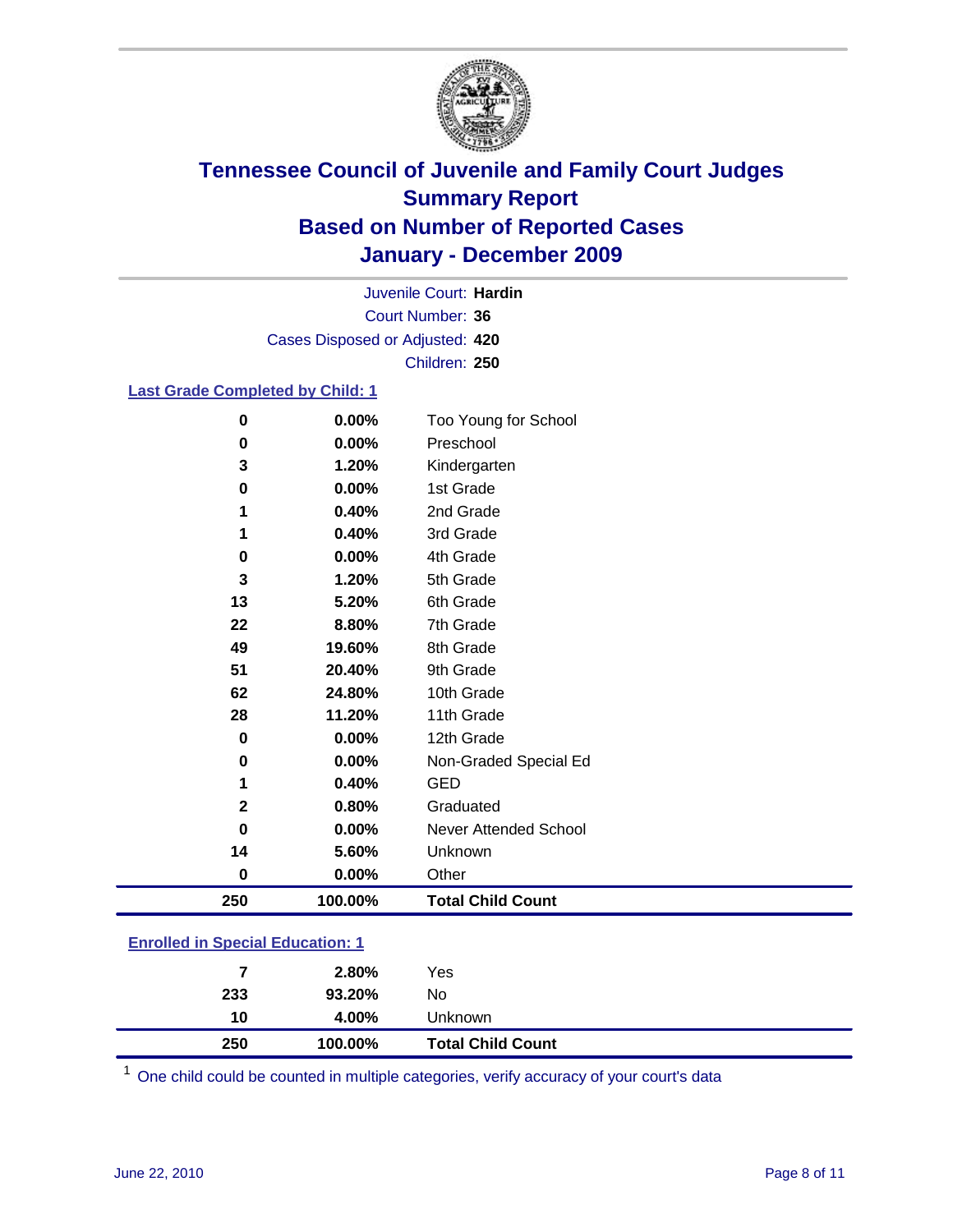

| Juvenile Court: Hardin       |                                 |                           |  |  |
|------------------------------|---------------------------------|---------------------------|--|--|
|                              | Court Number: 36                |                           |  |  |
|                              | Cases Disposed or Adjusted: 420 |                           |  |  |
|                              | Children: 250                   |                           |  |  |
| <b>Action Executed By: 1</b> |                                 |                           |  |  |
| 461                          | 98.72%                          | Judge                     |  |  |
| 1                            | 0.21%                           | Referee                   |  |  |
| 5                            | 1.07%                           | <b>YSO</b>                |  |  |
| 0                            | 0.00%                           | Other                     |  |  |
| 0                            | 0.00%                           | Unknown                   |  |  |
| 467                          | 100.00%                         | <b>Total Action Count</b> |  |  |

### **Formal / Informal Actions: 1**

| 96           | 20.56%   | Dismissed                                        |
|--------------|----------|--------------------------------------------------|
| 3            | 0.64%    | Retired / Nolle Prosequi                         |
| 107          | 22.91%   | <b>Complaint Substantiated Delinquent</b>        |
| 14           | 3.00%    | <b>Complaint Substantiated Status Offender</b>   |
| $\mathbf{2}$ | 0.43%    | <b>Complaint Substantiated Dependent/Neglect</b> |
| 0            | $0.00\%$ | <b>Complaint Substantiated Abused</b>            |
| 0            | $0.00\%$ | <b>Complaint Substantiated Mentally III</b>      |
| 51           | 10.92%   | Informal Adjustment                              |
| 3            | 0.64%    | <b>Pretrial Diversion</b>                        |
| 0            | $0.00\%$ | <b>Transfer to Adult Court Hearing</b>           |
| 0            | $0.00\%$ | Charges Cleared by Transfer to Adult Court       |
| 0            | $0.00\%$ | Special Proceeding                               |
| 22           | 4.71%    | <b>Review Concluded</b>                          |
| 156          | 33.40%   | Case Held Open                                   |
| 13           | 2.78%    | Other                                            |
| 0            | $0.00\%$ | Unknown                                          |
| 467          | 100.00%  | <b>Total Action Count</b>                        |

<sup>1</sup> If different than number of Referral Reasons (467), verify accuracy of your court's data.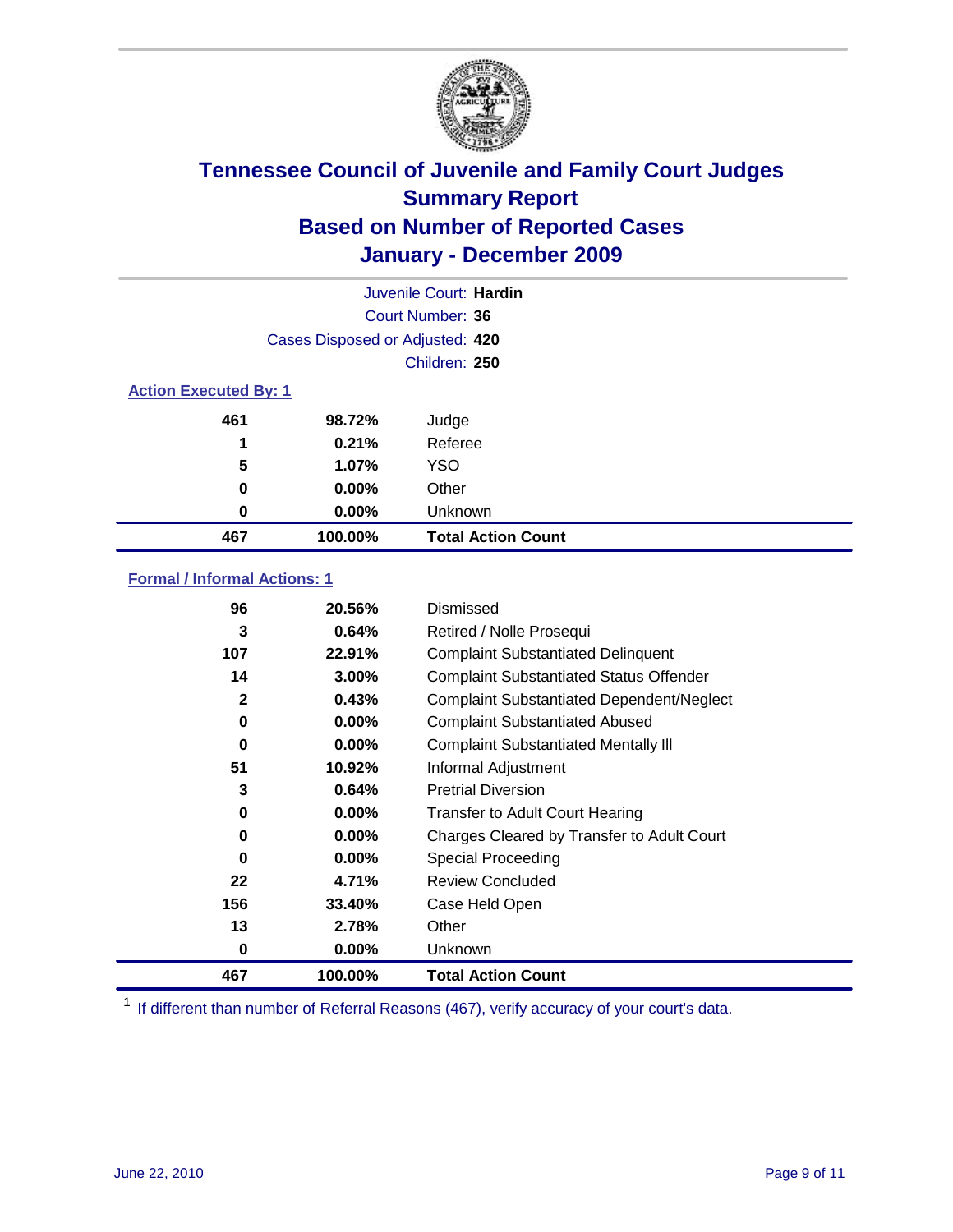

|                       |                                 | Juvenile Court: Hardin                                |
|-----------------------|---------------------------------|-------------------------------------------------------|
|                       |                                 | <b>Court Number: 36</b>                               |
|                       | Cases Disposed or Adjusted: 420 |                                                       |
|                       |                                 | Children: 250                                         |
| <b>Case Outcomes:</b> |                                 | There can be multiple outcomes for one child or case. |
| 98                    | 12.28%                          | <b>Case Dismissed</b>                                 |
| 4                     | 0.50%                           | Case Retired or Nolle Prosequi                        |
| 0                     | 0.00%                           | Warned / Counseled                                    |
| 173                   | 21.68%                          | <b>Held Open For Review</b>                           |
| 1                     | 0.13%                           | Supervision / Probation to Juvenile Court             |
| 1                     | 0.13%                           | <b>Probation to Parents</b>                           |
| 37                    | 4.64%                           | Referral to Another Entity for Supervision / Service  |
| 16                    | 2.01%                           | Referred for Mental Health Counseling                 |
| 2                     | 0.25%                           | Referred for Alcohol and Drug Counseling              |
| 0                     | 0.00%                           | <b>Referred to Alternative School</b>                 |
| 0                     | 0.00%                           | Referred to Private Child Agency                      |
| 0                     | 0.00%                           | Referred to Defensive Driving School                  |
| 0                     | 0.00%                           | Referred to Alcohol Safety School                     |
| 37                    | 4.64%                           | Referred to Juvenile Court Education-Based Program    |
| 6                     | 0.75%                           | Driver's License Held Informally                      |
| 0                     | 0.00%                           | <b>Voluntary Placement with DMHMR</b>                 |
| 0                     | 0.00%                           | <b>Private Mental Health Placement</b>                |
| 0                     | 0.00%                           | <b>Private MR Placement</b>                           |
| 0                     | 0.00%                           | Placement with City/County Agency/Facility            |
| 0                     | 0.00%                           | Placement with Relative / Other Individual            |
| 40                    | 5.01%                           | Fine                                                  |
| 61                    | 7.64%                           | <b>Public Service</b>                                 |
| 17                    | 2.13%                           | Restitution                                           |
| 0                     | 0.00%                           | <b>Runaway Returned</b>                               |
| 39                    | 4.89%                           | No Contact Order                                      |
| 0                     | 0.00%                           | Injunction Other than No Contact Order                |
| 0                     | 0.00%                           | <b>House Arrest</b>                                   |
| 1                     | 0.13%                           | <b>Court Defined Curfew</b>                           |
| 25                    | 3.13%                           | Dismissed from Informal Adjustment                    |
| 3                     | 0.38%                           | <b>Dismissed from Pretrial Diversion</b>              |
| 0                     | 0.00%                           | Released from Probation                               |
| 0                     | 0.00%                           | <b>Transferred to Adult Court</b>                     |
| 0                     | $0.00\%$                        | <b>DMHMR Involuntary Commitment</b>                   |